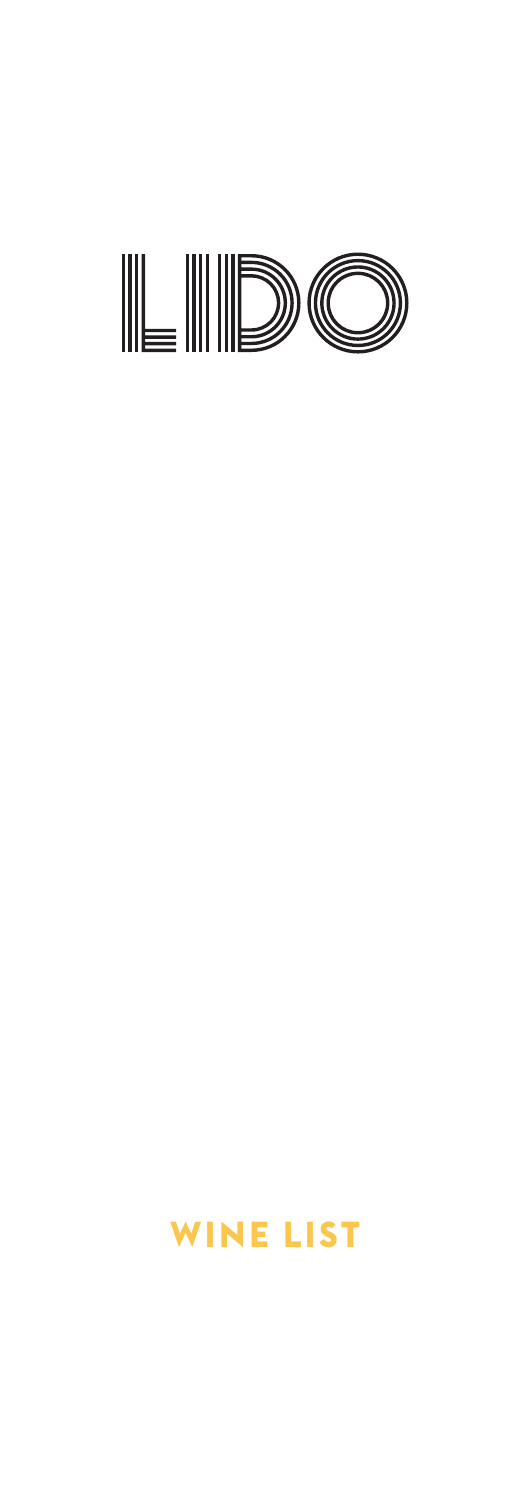# **WHITE WINE**

#### DRY & CRISP

**01. valdemoro sauvignon, chile** 175ml – £5.25 250ml – £7.25 Bottle – £20.95

**02. villa molino pinot grigio, italy** 175ml – £5.95 250ml – £8.55 Bottle – £24.95

**03. lomond estate sauvignon blanc, south africa** 175ml – £7.95 250ml – £10.95 Bottle – £31.95

**04. schola sarmenti fiano, italy** Bottle – £33.95

**05. lawson's dry hills, marlborough sauvignon blanc, new zealand** Bottle – £39.95

### FULL OF FRUIT

**06. still bay chenin, south africa** 175ml – £5.85 250ml – £7.95 Bottle – £23.95

**07. fetiasca regala paparuda, romania**  $175ml - £6.15250ml - £8.55 Bottle - £24.95$ 

**08. goyenechea chardonnay, argentina** 175ml – £6.55 250ml – £8.85 Bottle – £26.50

**09. macon villages la crochette jean loron, fr ance** Bottle – £35.95

**10. pa zos de lusco albarino, spain** Bottle – £39 .95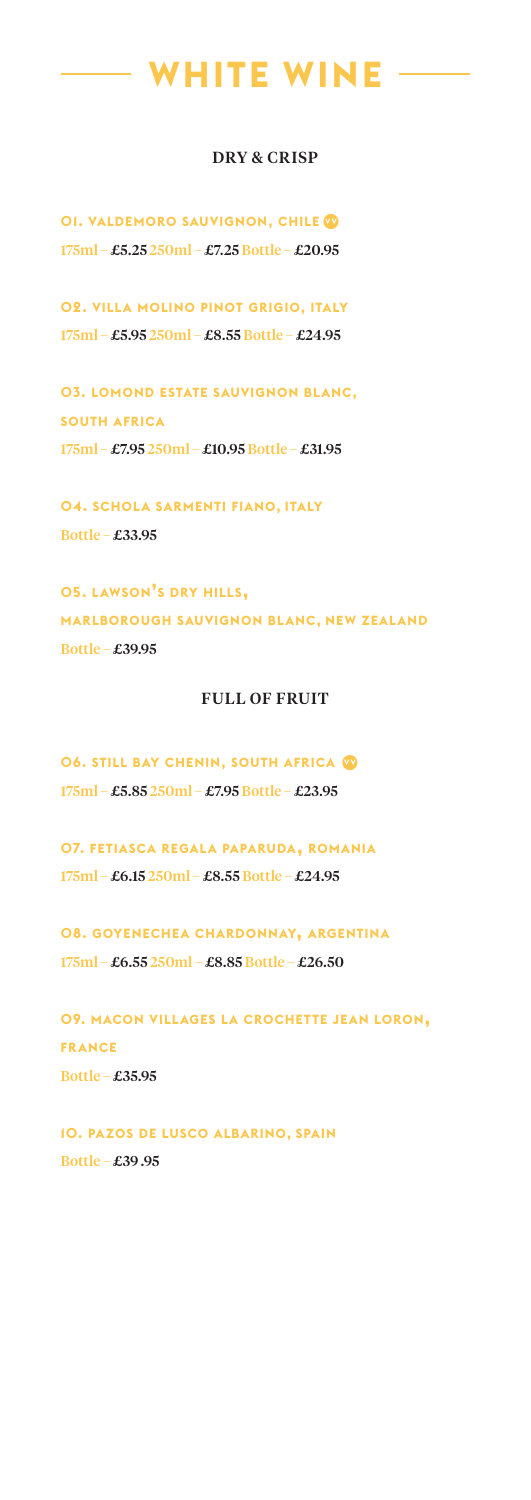# $-$  ROSE WINE  $-$

**11. villa rosella zinfandel, italy** 175ml – £5.85 250ml – £7.95 Bottle – £23.95

**12. villa molino pinot grigio blush, italy** 175ml – £6.15 250ml – £8.35 Bottle – £24.95

**13. hampton water rose, fr ance** Bottle – £50.95

## **RED WINE**

#### FRESH & JUICY

**14. valdemoro merlot, chile** 175ml – £5.25 250ml – £7.25 Bottle – £20.95

**15. botter chianti, italy** Bottle – £29.45

**16. tenuta la meridiana vitis, barber a d'asti, italy** Bottle – £30.95

**17. omini veneti appassimento veneto igt passito, italy** Bottle – £31.95

#### RICH & SPICY

**18. red rock shir a z, austr alia** 175ml – £5.75 250ml – £7.85 Bottle – £23.95

**19. organic cabernet sauvignon, mureda, spain** 175ml – £6.05 250ml – £8.55 Bottle – £24.95

**20. la poderosa malbec, chile**  $175ml - \pounds6.25250ml - \pounds8.85Bottle - \pounds25.50$ 

**21. finca constancia parcela 23, vino de la tierr a de castilla, spain** 175ml – £6.95 250ml – £9.55 Bottle – £28.45

**22. beronia rioja reserva, spain** Bottle – £33.95